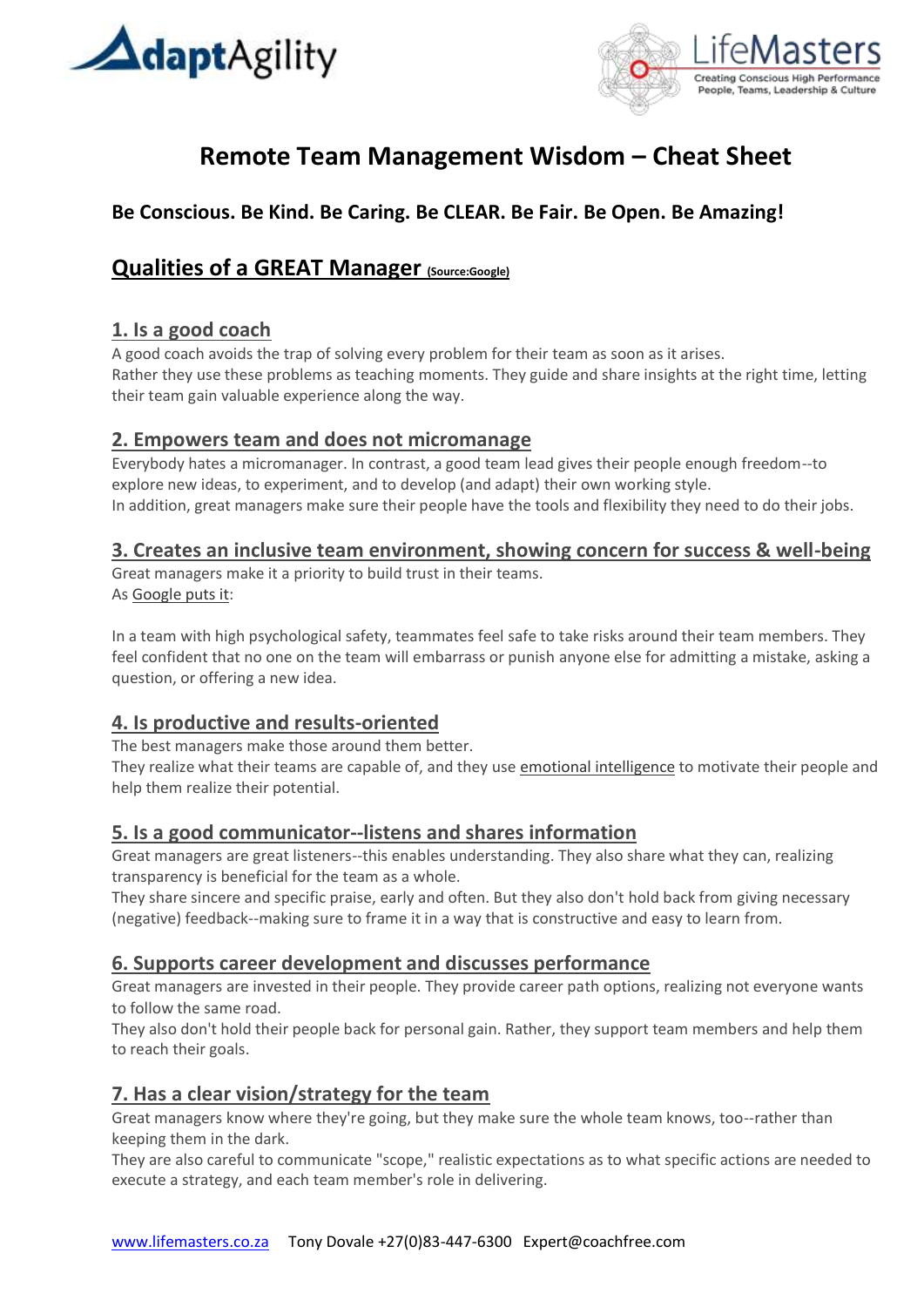



### **8. Has key technical skills to help advise the team**

Great bosses understand a job well and are skilled at the work they oversee.

If an effective manager is brought into a new department, they take time in the beginning to familiarize themselves with their people's everyday work and challenges. This earns them the respect of their team.

### **9. Collaborates across [the company]**

Some managers create silos, running their teams with an "us versus them" mentality, competing against other teams within the company. Great managers have the ability to see the big picture, and work for the good of a company as a whole.

### **10. Is a strong decision maker**

**Great managers take the lead. They make the tough decisions, and make sure everyone understands the reasons behind those decisions.**

Then, they commit to following through.

Of course, the first step--identifying effective manager behaviors (and tips for developing them)--is easy. Execution is the hard part.

But it's managers like these that will help your people--and your company--accomplish great things.

### **Action Steps to Create a More Inspiring Remote Work Experience.**

- Encourage empathy within your team
- Practice what you preach
- Build Trust and credibility
- Take employee wellbeing seriously
- Communicate clear working guardrails for your team to follow
- Aim to maintain the exact meeting schedule as if they were in the office.
- Create a clear, expectations, and a predictable and stable working environment
- *Systemize communication and expectations*
- Communicate expected response times by communication channel
- Set recurring meetings with each of your direct reports and overall team
	- weekly one-to-ones with direct reports,
	- a weekly team meeting,
	- a monthly career catchup with direct reports,
	- and a monthly check-in with indirect reports
- *Build Trust & credibility with ALL actions.*
- Any major changes in location should be communicated and agreed upon beforehand
- Provide team members with a small budget to cover expenses for things like WiFi, airtime
- Any holidays or unavailability should be added to a shared calendar
- Over-communicate and be responsive.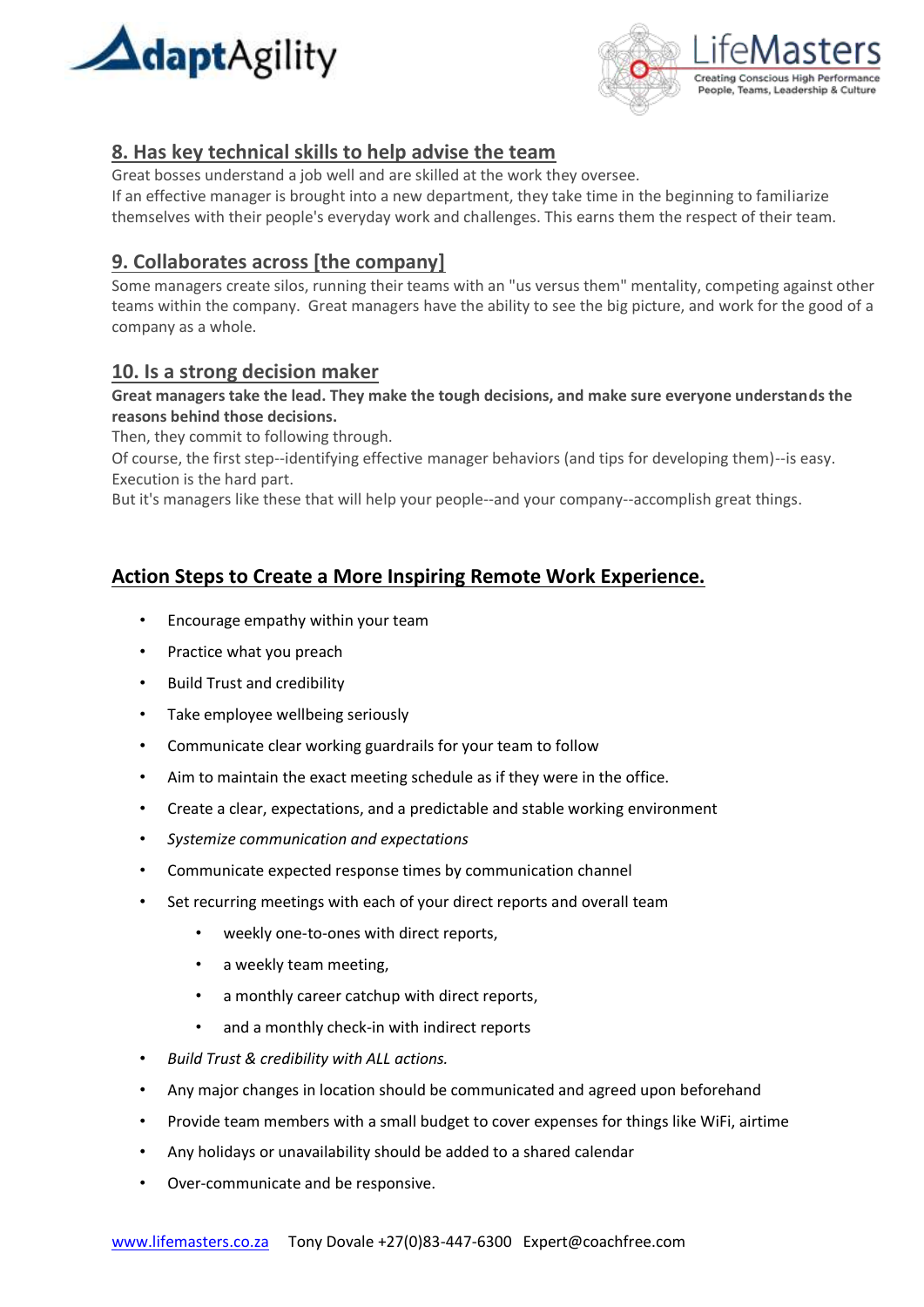



- *Daily feedback -* Each team member fills out a small journal entry at the end of the day to document how the day went, any challenges they faced, any deviations from their regular schedule that they implemented, and any ideas for how things could be improved.
- scheduled all of emails to be send out during teams business hours
- Ensure staff adhere to reasonable working hours
- Remember: There's no substitute for meeting in person
- Give all staff give the opportunity to build connections with the wider team so they feel part of things.
- Do regular Team off-sites / quarterly at LEAST, to enable people to rebond and socialise
- Setup some social time for the team each week
- Start each morning with a personal check-in touch base.
- Do personal checkins re lonliness, stress, overload and any wellbeing issues. Show you CARE!
- Meet in person with a few team members on occasion
- Help staff setup a "WORKPLACE at home"…invest in a proper desk, extra monitor & phone mount set up, so when they sit at their space, they are in the "ready to work" mentality.
- clearly defined SOPs for all those processes
- Break down the way you want things done with available resources
- Clarify How often do you want to meet in person?
- Be aware many people mention loneliness as a problem in remote teams
- You cannot watch over your employees' shoulders, find ways and boundaries you can design to fully trust them.
- Because you cannot micromanage them, you need to define clear strategy and goals and treat them as competent adults who make decisions for you.
- Help your team to optimize their daily routines
- Remote work Set your usual processes up to function remotely
- Advise people to have dedicated work and non-work areas at home If possible with a door inbetween
- Measure output instead of work time Are you buying their time or Results?
- Make sure you communicate clear expectations around goals
- Involve and trust your people
- Agree that all hard conversations happen face to face
- Have strong onboarding documents and employee handbooks
- Be explicit which are expected rules and which are not.
- Ensure they leave their house from time to time
- Start all meetings with personal check-ins. Consider Rose, Bud, Thorn or red, yellow, green;
- Make it clear who they can reach out to if they have questions or need assistance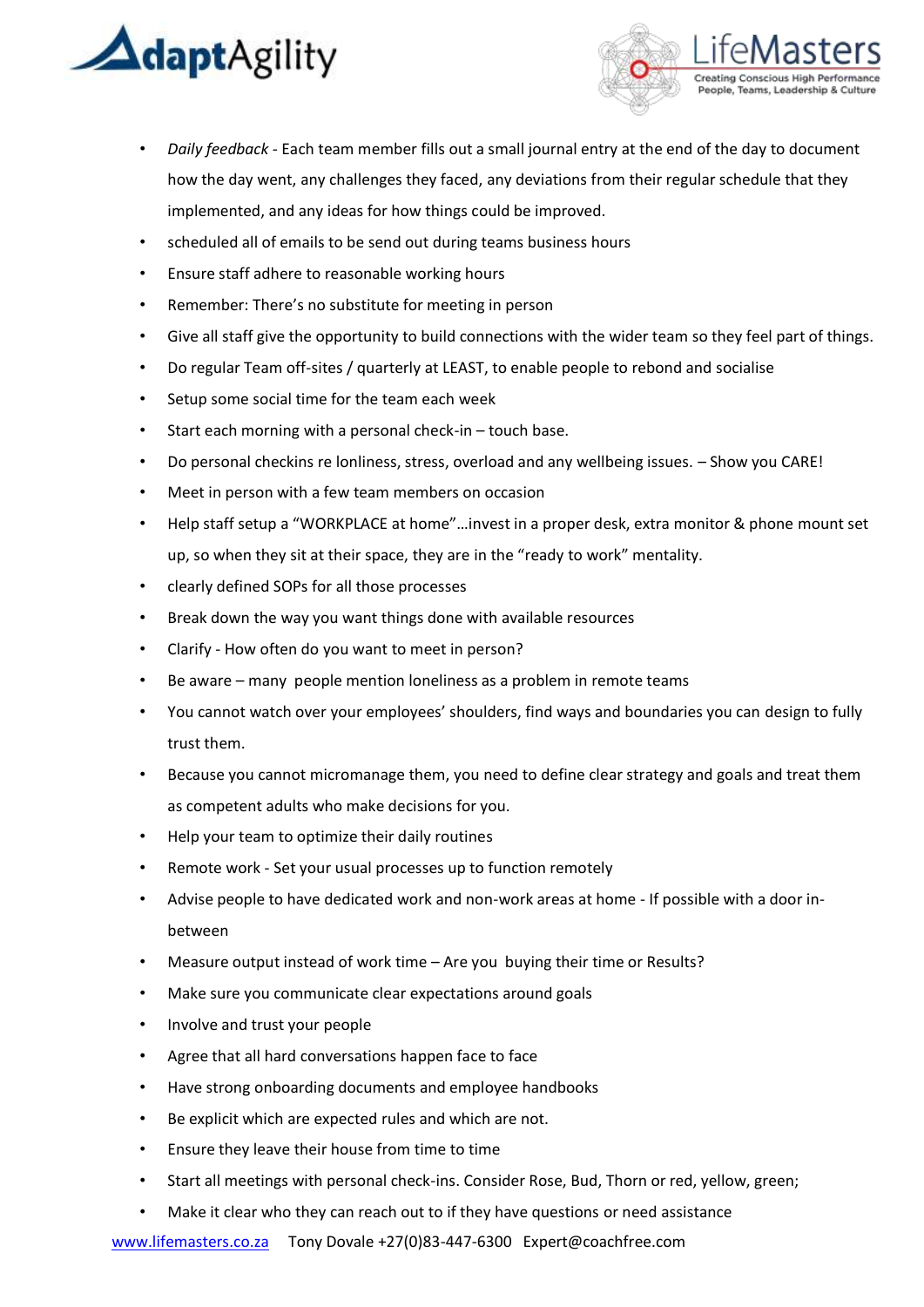



- Recommend morning and evening routines
- Encourage them to have regular calls with each other
- Create a channel in which your team can share with each other work-from-home-tips
- Crowdsource improvement and optimisation ideas from your team
- Consider implementing happy hour-/lunch- or even cooking-zoom calls with no agenda
- Start casual comms channels (Photo channels work very well)
- Organize Online videogame tournaments or "show your pet/hobby/flat" sessions.

#### **Organization**

- Set up documents that outline and explain all information they might need over the next several weeks regarding their health benefits and plan
	- Link to every provider you use and outline what to do in which situations
	- Make it clear who they can reach out to if they have questions
- Spend extra time staying up to date with everyone's productivity and mental health
- Set up a temporary emergency budget to cover budgets we mentioned above
	- Add online mental health counselling and
	- Add online sport/health classes to your benefits
- Send care packages consisting of the most basic and typical needs of your team
- Think of people as "fast decision maker units" and team communication as "slow input/output".
- Both are needed to function efficiently, but you want to avoid the slow part when it's not essential.
- Be explicit, particularly regarding deadlines and whether you want something done now or it can wait.

### **Questions to ask yourself: How can you…**

- … define strategy clear enough that people can formulate their own decisions without going off-track?
- … set goals clear enough that people can benchmark themselves or their decisions?
- … setup decisions hierarchies in a way that only non-reverse-able important decisions even bubble up to you?
- … create confidence? (speed comes through confidence)
- When is it enough that you hear about it and when do you need to involve?
- How can you make sure that you are only involved in every 10th decision and only "manageroverride" every 100th?
- … set up your environment/processes that they can act even in emergencies on their own?

Make sure your people are the right people, who can work in an unsupervised context.